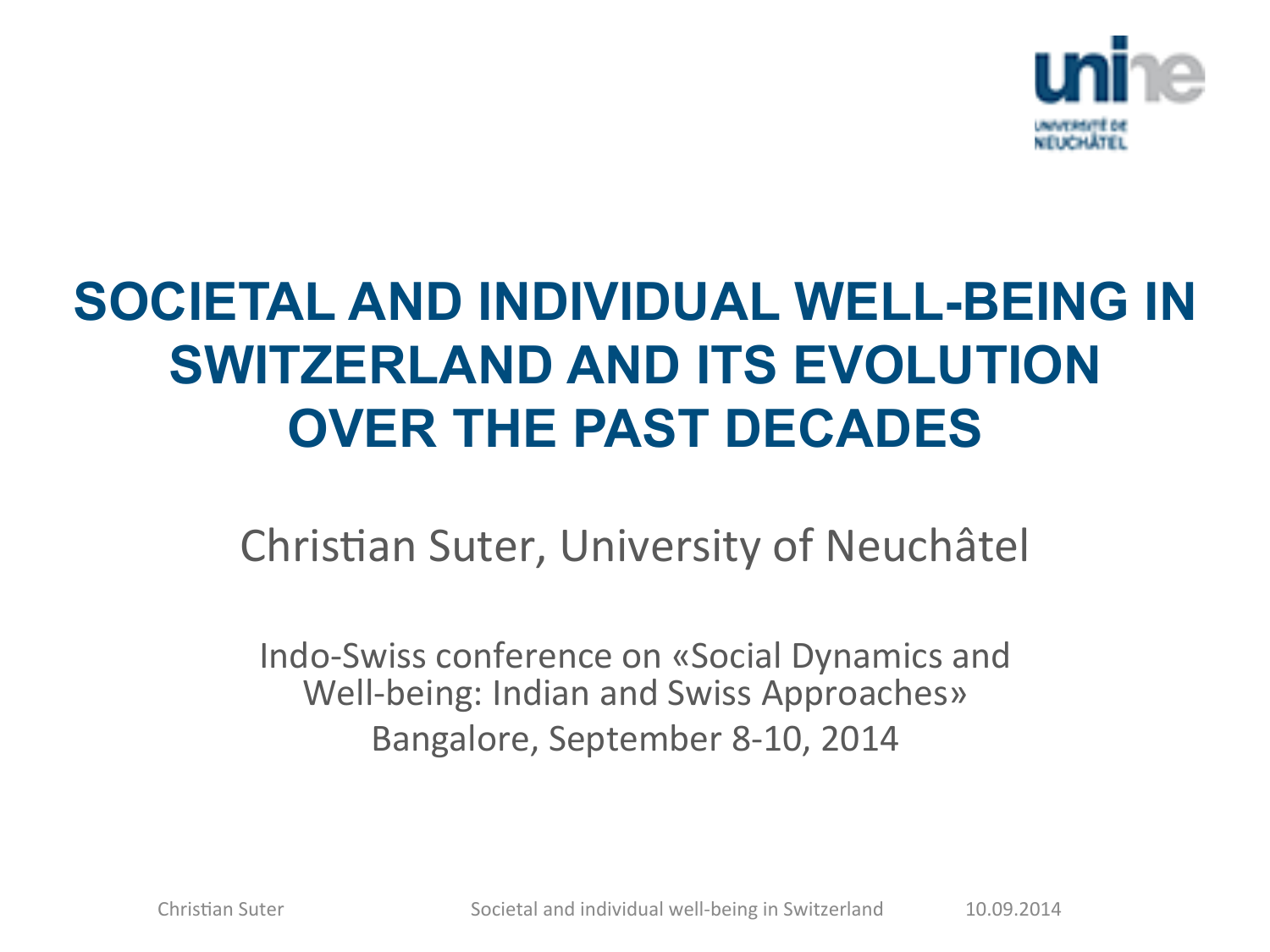# **RESEARCH QUESTIONS**



- how to conceptualize and to measure wellbeing, notably the different dimensions of societal and individual of well-being
- what are the drivers of (societal and individual) well-being in Switzerland
- how have the different components of wellbeing (societal and individual WB) evolved in Switzerland over the past years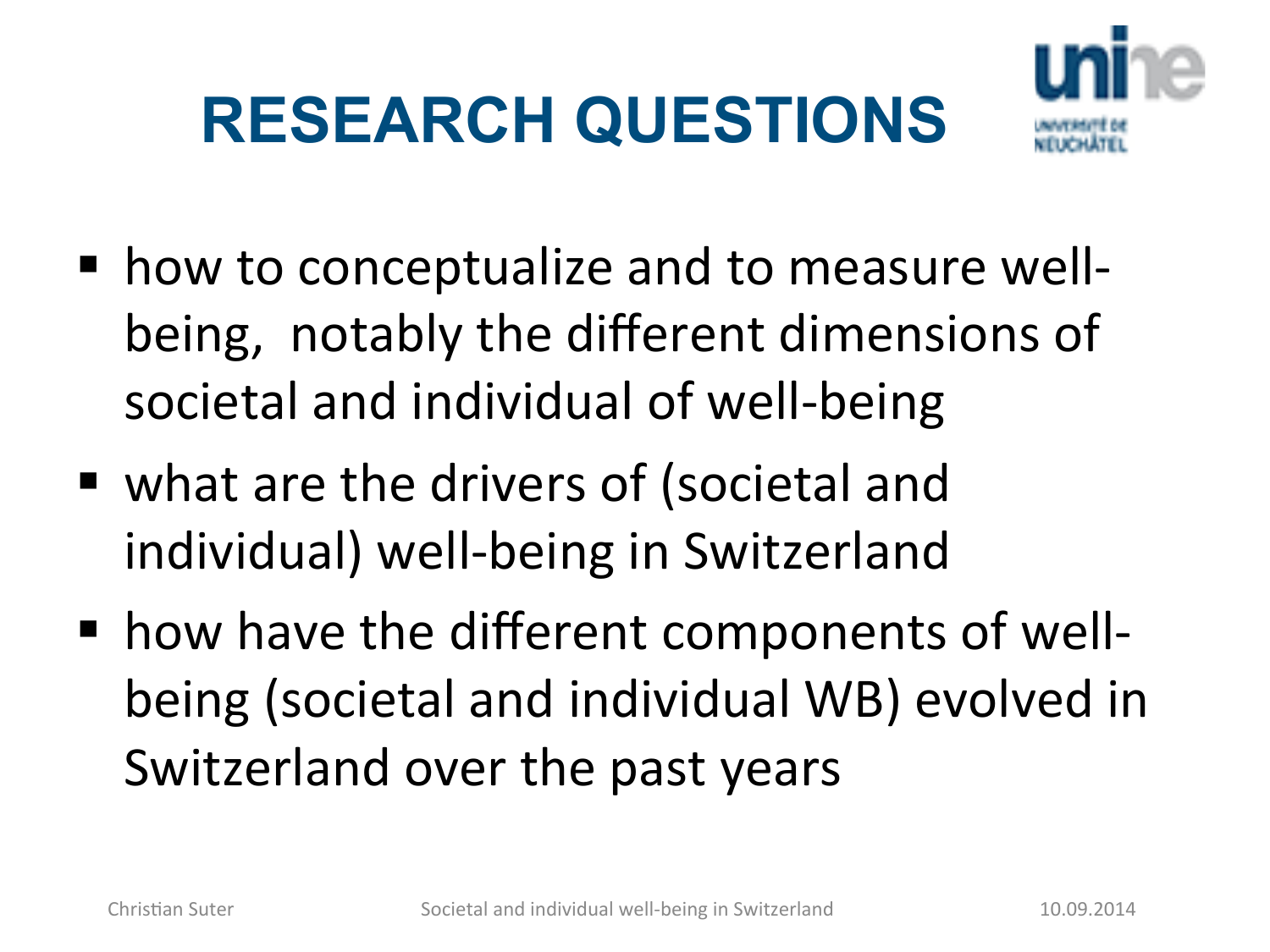# **OVERVIEW**



- Insights from global indices of well-being, and economic and social progress
- Insights from Swiss research on well-being
- Well-being as a multidimensional concept
- Dimensionality of Well-being: empirical evidence from Swiss research
- Drivers of societal and individual SWB in Switzerland
- The quality of Swiss society: The evolution of societal well-being
- The evolution of individual well-being and quality of life across life domains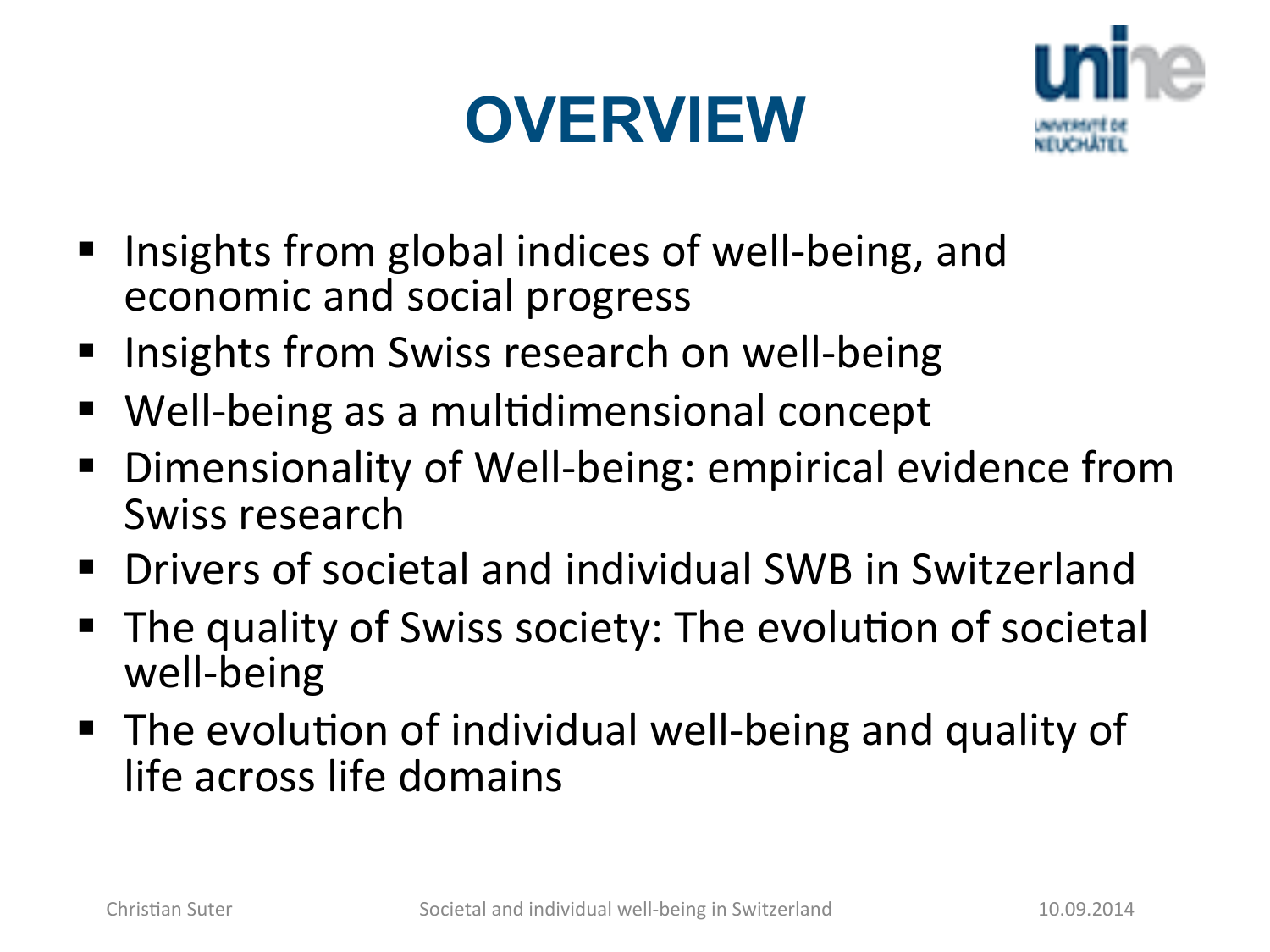### **INSIGHTS FROM WELL-BEING INDICES**

|                                | $1st$ and $2nd$ country | <b>Ranking top 3</b> |     |                |    |
|--------------------------------|-------------------------|----------------------|-----|----------------|----|
| <b>Well-being index</b>        | 1 <sup>st</sup>         | $2^{nd}$             | CН  | <b>SWE NOR</b> |    |
| <b>HDI 2012</b>                | Norway                  | Australia            | 9   |                |    |
| Legat. Prosp. Ind 2013         | Norway                  | Switzerl.            | 2   | 4              |    |
| Glob. Comp. Ind 2013           | Switzerl.               | Singapore            | 1   | 6              | 11 |
| GDP per capita 2012            | Luxembg                 | Norway               | 3   | 7              | 2  |
| Happy life yrs 2000-09         | Costa Rica              | Iceland              | 3   | 5              | 6  |
| Healthy life years 2011        | Malta                   | Sweden               | 11  | 2              | 3  |
| Human Cap. Ind. 2013           | Switzerl.               | Finland              |     | 5              | 7  |
| Life satisfaction 2013         | Switzerl.               | Norway               |     | 4              | 2  |
| Better Life Index 2009         | Australia               | Sweden               | 5   | 2              | 4  |
| Wealth per cap. 2012           | Switzerl.               | <b>USA</b>           | 1   | 11             | 26 |
| Progress Ind. 2000-08          | Norway                  | Switzerl.            | 2   | 3              | 1  |
| Mean ranking on all indicators | 3.6                     | 5.1                  | 5.8 |                |    |

U

UNIVERSITÉ DE NEUCHÂTEL e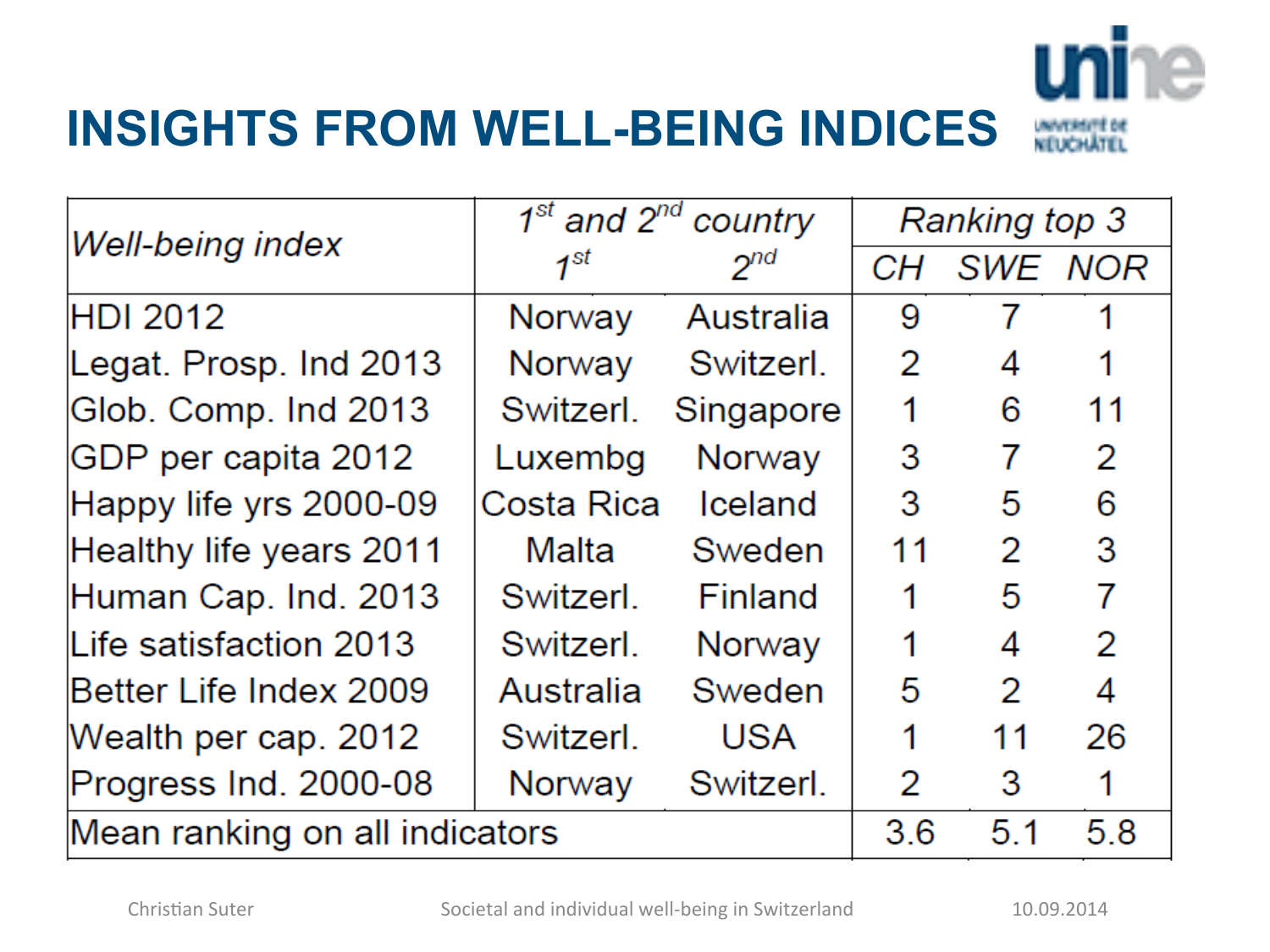# **INSIGHTS FROM SWISS RESEARCH**

- Swiss exceptionalism: de Rougement (1965), Deutsch (1976), Katzenstein (1984), Schmidt (1985), Segalman (1986), Steinberg (1996)
- The malaise of Swiss happiness: L. Boltanski (1966)
- Democracy makes people happy: B. Frey, A. Stutzer
- Research on employment security, working conditions and job satisfaction: R. Winkelmann, D. Oesch/O. Lipps, A. Stutzer etc.
- Research on the impact of deprivation, poverty and precariousness on well-being: R. Leu et al. (1997), Ch. Suter, M. Budowski etc.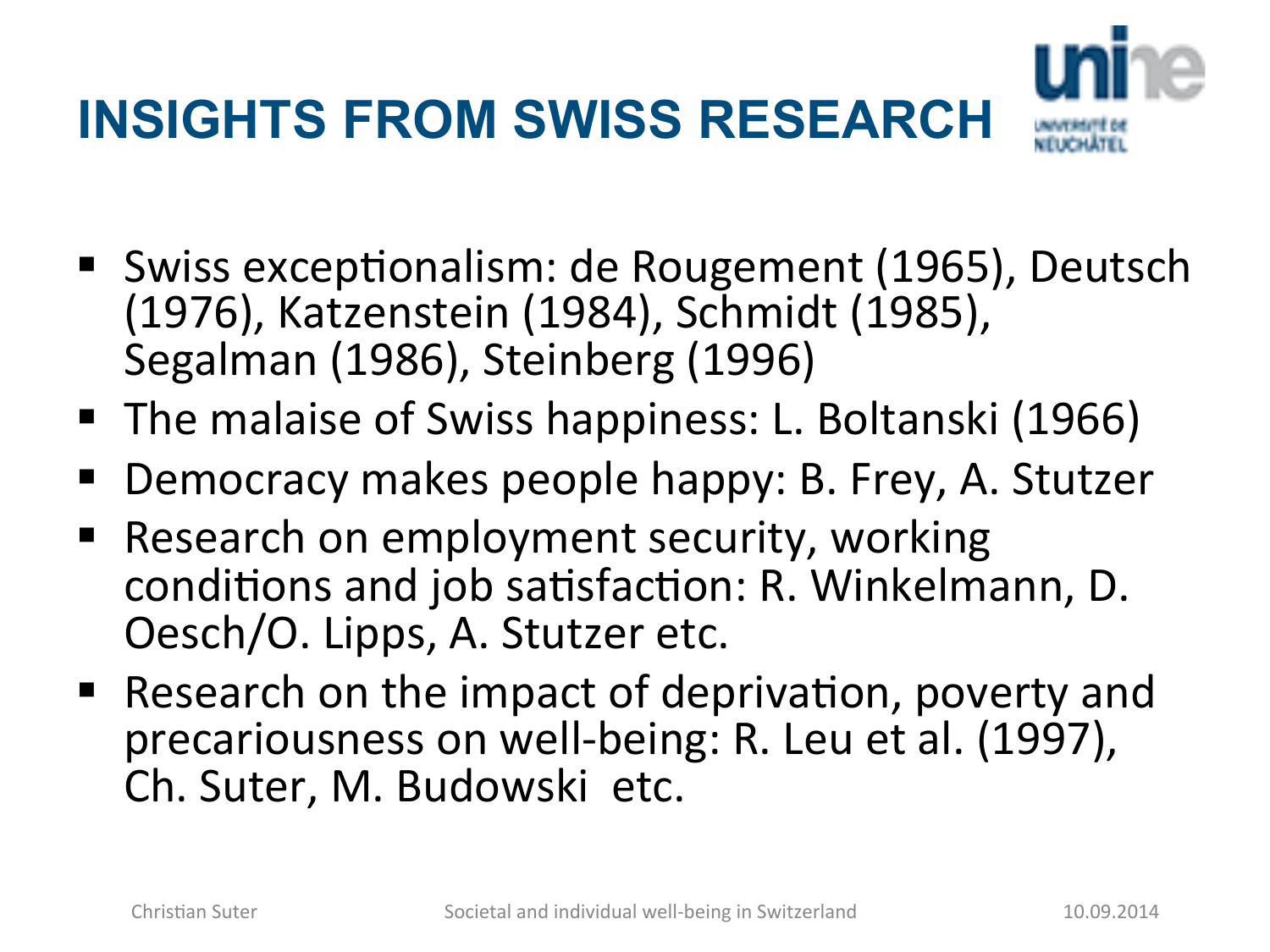

- Subjective and objective characteristics of WB, e.g. Wolfgang Zapf's (1984) distinction between:
	- Well-being
	- **Deprivation**
	- Adaptation
	- **Dissonance**
- Domain-specific components of well-being and quality of life
- $\blacksquare$  Individual / personal well-being, and societal / national / ecological well-being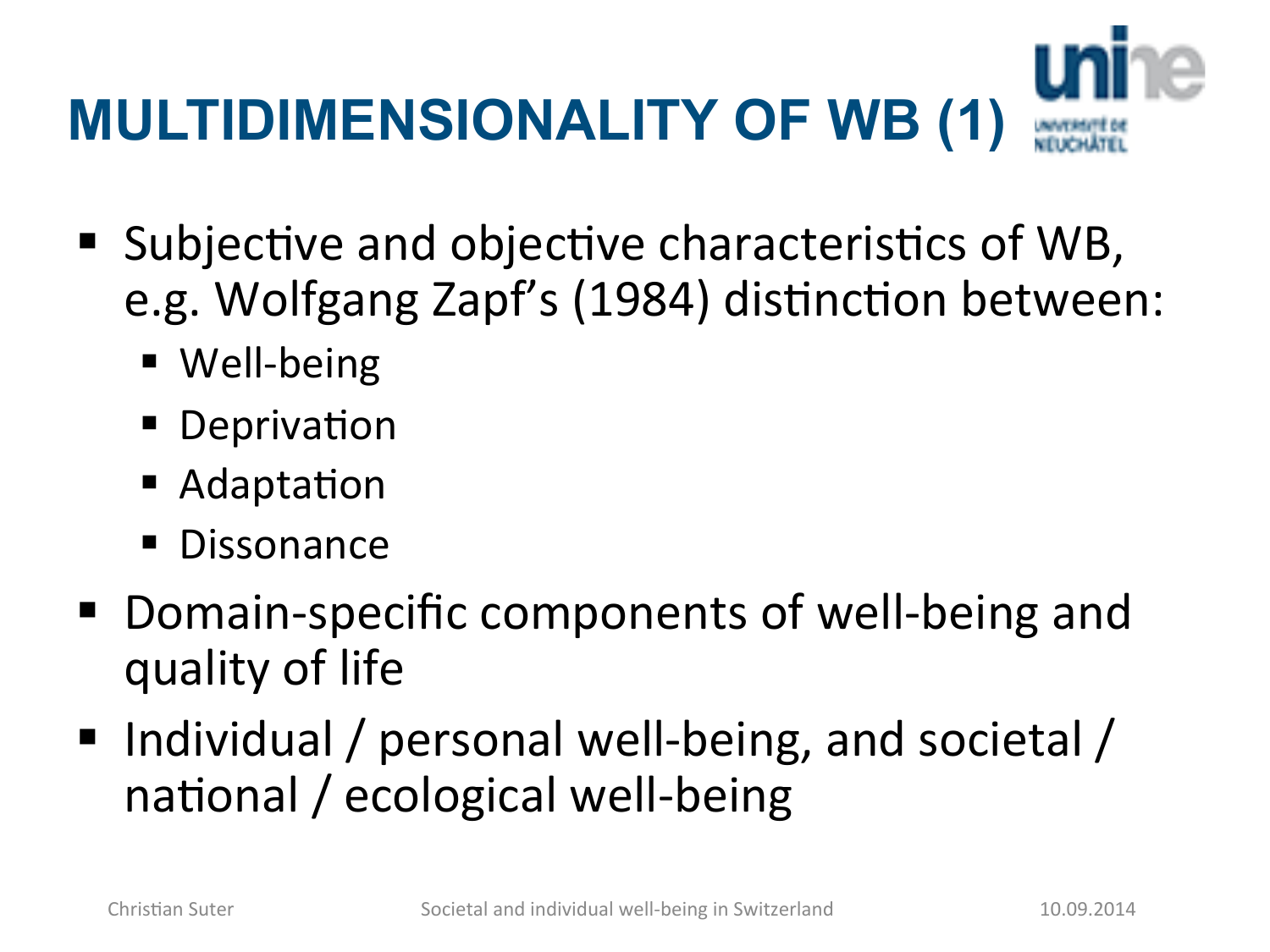



- The three components of mental health suggested by Keyes (2002):
	- Emotional well-being
	- Psychological well-being
	- Social well-being
- Hedonic and eudaimonic components of wellbeing:
	- Hedonic components : Emotional and cognitive dimensions (Kahneman, Diener & Schwarz 1999)
	- Eudaimonic component: engagement, goal pursuit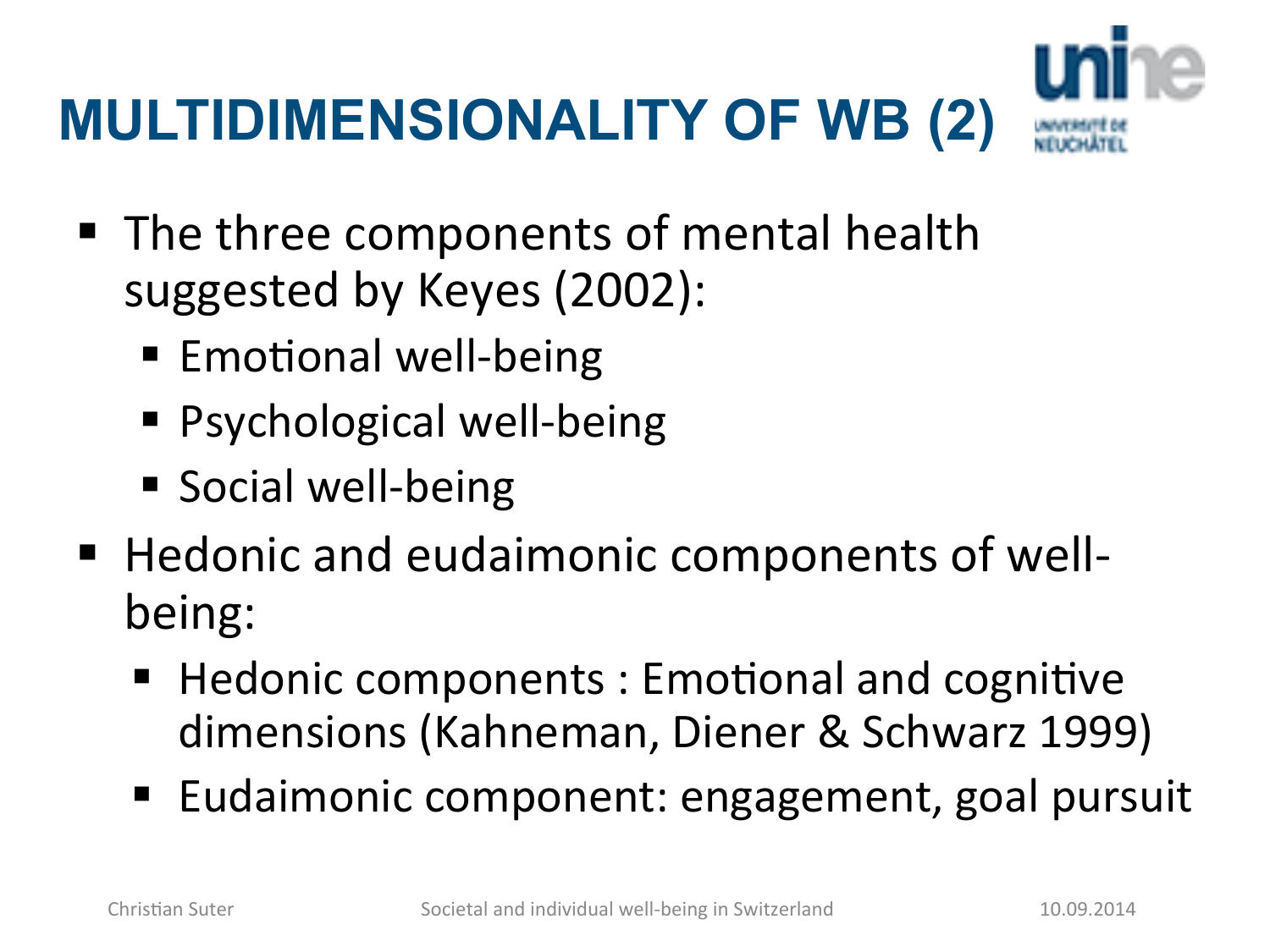#### **DIMENSIONALITY OF WELL-BEING EMPIRICAL EVIDENCE FROM SWISS RESEARCH**



- Two-dimensional structure of SWB based on the comparative Euromodule survey (2000):
	- Individual SWB: satisfaction with standard of living, household income, health, education
	- Societal SWB: satisfaction with public safety, satisfaction with environmental situation
- Two-dimensional structure of SWB based on SHP (2005)
	- Individual SWB: satisfaction with financial situation, leisure, health, job
	- Societal SWB: satisfaction with public safety, satisfaction with democracy, trust in people
- Five-dimensional structure of WB based on the European Social Survey (ongoing research of Marc Bühlmann)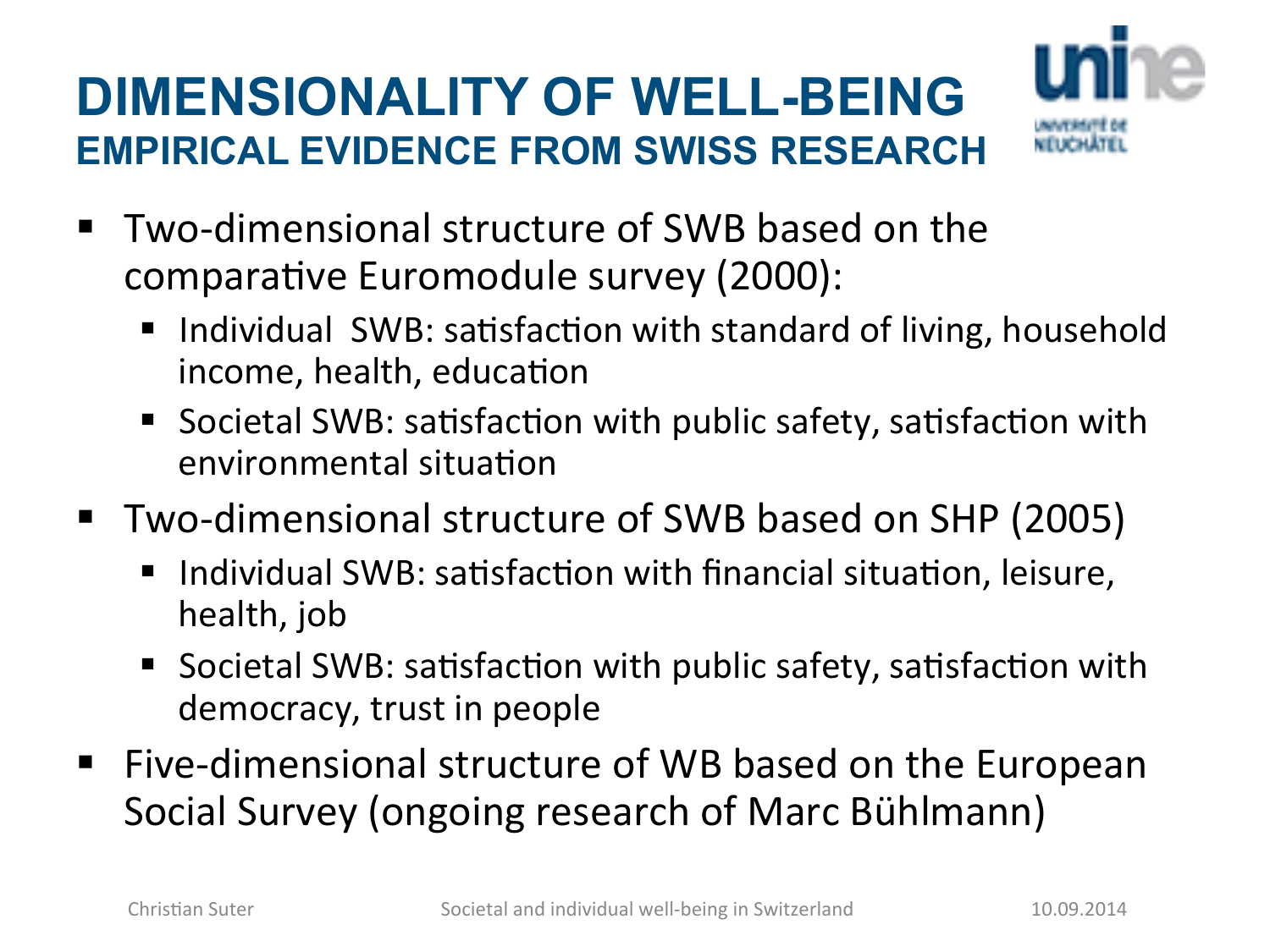#### **FACTORAL ANALYSIS FOR SWB BASED ON EUROMODULE SURVEY OF 2000**



|                                     | Switzerland |             | Austria                     |             |             | Germany                     |             |             |                             |
|-------------------------------------|-------------|-------------|-----------------------------|-------------|-------------|-----------------------------|-------------|-------------|-----------------------------|
|                                     | factor      | factor<br>2 | extraction<br>communalities | factor<br>1 | factor<br>2 | extraction<br>communalities | factor<br>1 | factor<br>2 | extraction<br>communalities |
| satisfaction<br>with:               |             |             |                             |             |             |                             |             |             |                             |
| standard of<br>living               | 0.81        |             | 0.67                        | 0.83        |             | 0.70                        | 0.83        |             | 0.71                        |
| household<br>income                 | 0.76        |             | 0.60                        | 0.83        |             | 0.70                        | 0.82        |             | 0.69                        |
| health                              | 0.62        |             | 0.38                        | 0.42        |             | 0.47                        | 0.59        |             | 0.36                        |
| education                           | 0.53        |             | 0.28                        | 0.61        |             | 0.41                        | 0.66        |             | 0.44                        |
| public safety                       |             | 0.79        | 0.64                        |             | 0.70        | 0.51                        |             | 0.82        | 0.70                        |
| environmental<br>situation          |             | 0.82        | 0.68                        |             | 0.78        | 0.61                        |             | 0.84        | 0.72                        |
| percent of<br>explained<br>variance | 31.9        | 22.2        |                             | 32.7        | 23.9        |                             | 36.2        | 24.1        |                             |
| n (unweighted)                      | 1570        |             |                             | 502         |             |                             | 2413        |             |                             |
| chi square                          | 732.9<br>7  |             |                             | 483.7       |             |                             | 3006        |             |                             |
| sig                                 | 0.000       |             |                             | 0.000       |             |                             | 0.000       |             |                             |
| weight                              | yes         |             |                             | yes         |             |                             | yes         |             |                             |

Christian Suter **10.09.2014** Societal and individual well-being in Switzerland **10.09.2014**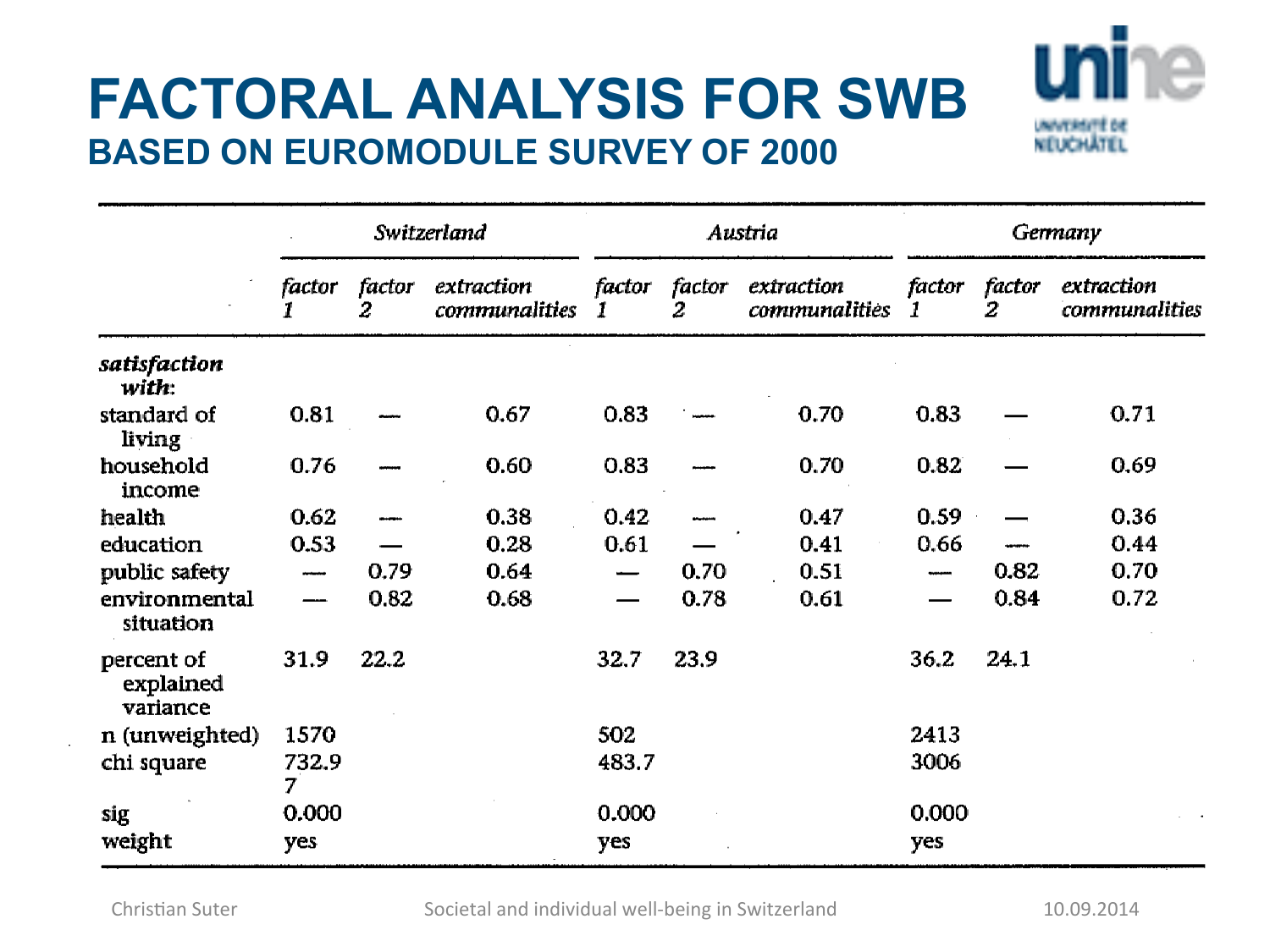# **FACTORIAL ANALYSIS FOR SWB (SHP)**

|                                                            | 2 dimensions      |                 | 1 dimension |  |  |
|------------------------------------------------------------|-------------------|-----------------|-------------|--|--|
| <u>Items</u>                                               | <b>Individual</b> | <b>Societal</b> |             |  |  |
| financial situation                                        | 0.460             |                 | 0.435       |  |  |
| leisure activities                                         | 0.474             |                 | 0.427       |  |  |
| health status                                              | 0.452             |                 | 0.419       |  |  |
| job in general                                             | 0.484             |                 | 0.442       |  |  |
| pers. security / public safety                             |                   | 0.528           | 0.473       |  |  |
| democracy                                                  |                   | 0.452           | 0.402       |  |  |
| trust in people                                            |                   | 0.485           | 0.428       |  |  |
| Ν                                                          | 6533              |                 |             |  |  |
| <b>RMSEA</b>                                               | 0.041             |                 | 0.056       |  |  |
| CFI                                                        | 0.952             |                 | 0.905       |  |  |
| <b>WRMR</b>                                                | 1.214             |                 | 1.678       |  |  |
| <b>Correlation between factors</b>                         | 0.683             |                 |             |  |  |
| Correlation general life satisf.                           | 0.792             | 0.467           | 0.733       |  |  |
| Notes: CFI: Comparative Fit Index; RMSEA: Root Mean Square |                   |                 |             |  |  |

Error of Approximation, WRMR: Weighted Root Mean Square Residual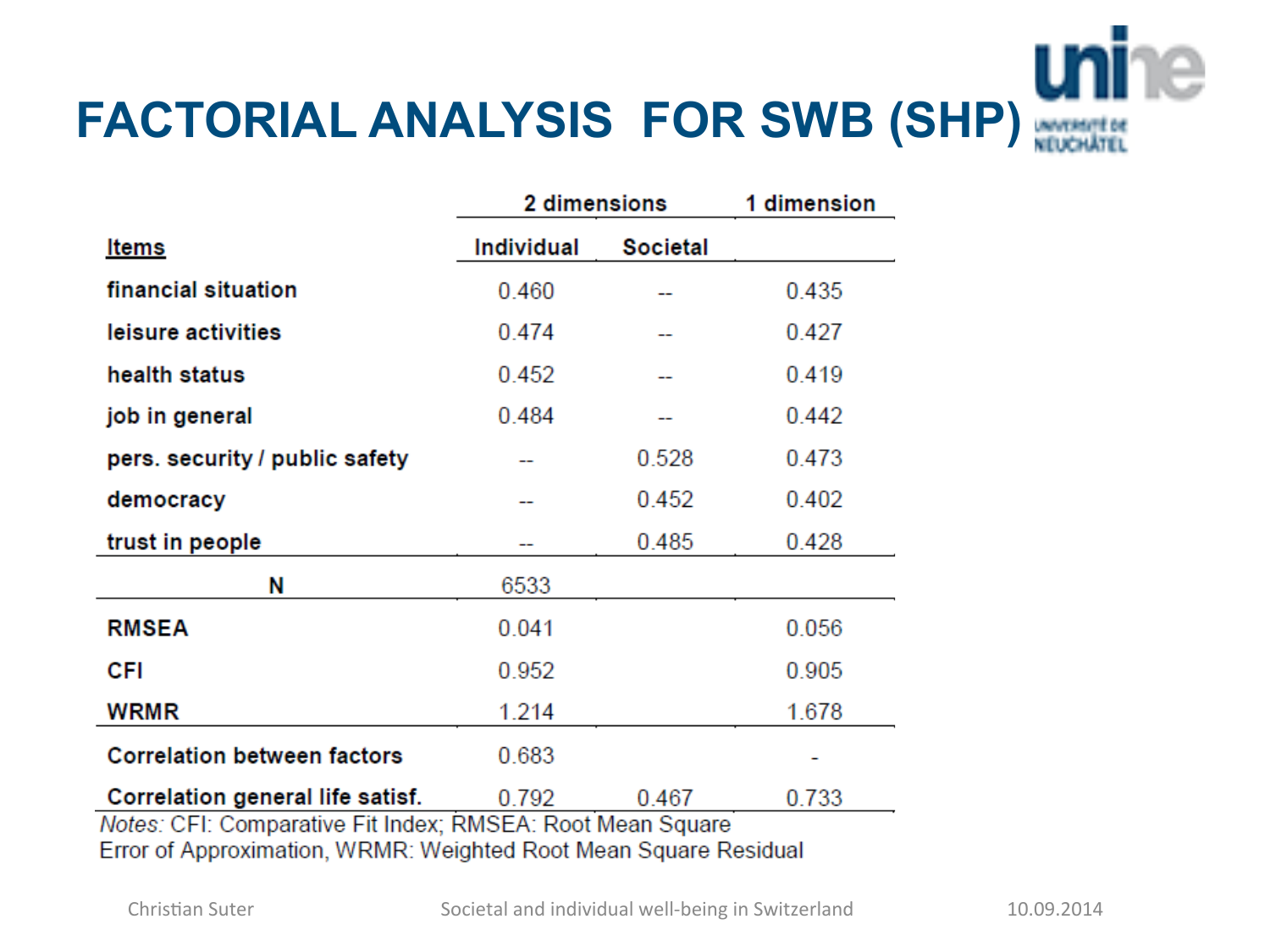## **DRIVERS OF SWB IN SWITZERLAND**



Core factors explaining individual SWB:

- Euromodule Surey (2000):
	- Strong negative impact of non-monetary deprivation;
	- other important factors are income (quintiles), social class, long-term unemployment, state of health
- $\blacksquare$  SHP data (2000-11) :
	- State of health
	- Deprivation and financial precariousness
	- Labour market status, notably unemployment
	- Sociodemographic factors (age)
	- Trust

Factors explaining societal SWB:

No impact of deprivation (and other structural/individual attributes) on societal SWB, but some impact of aspects of quality of society (conflicts in society, crime, anomie/anxiety)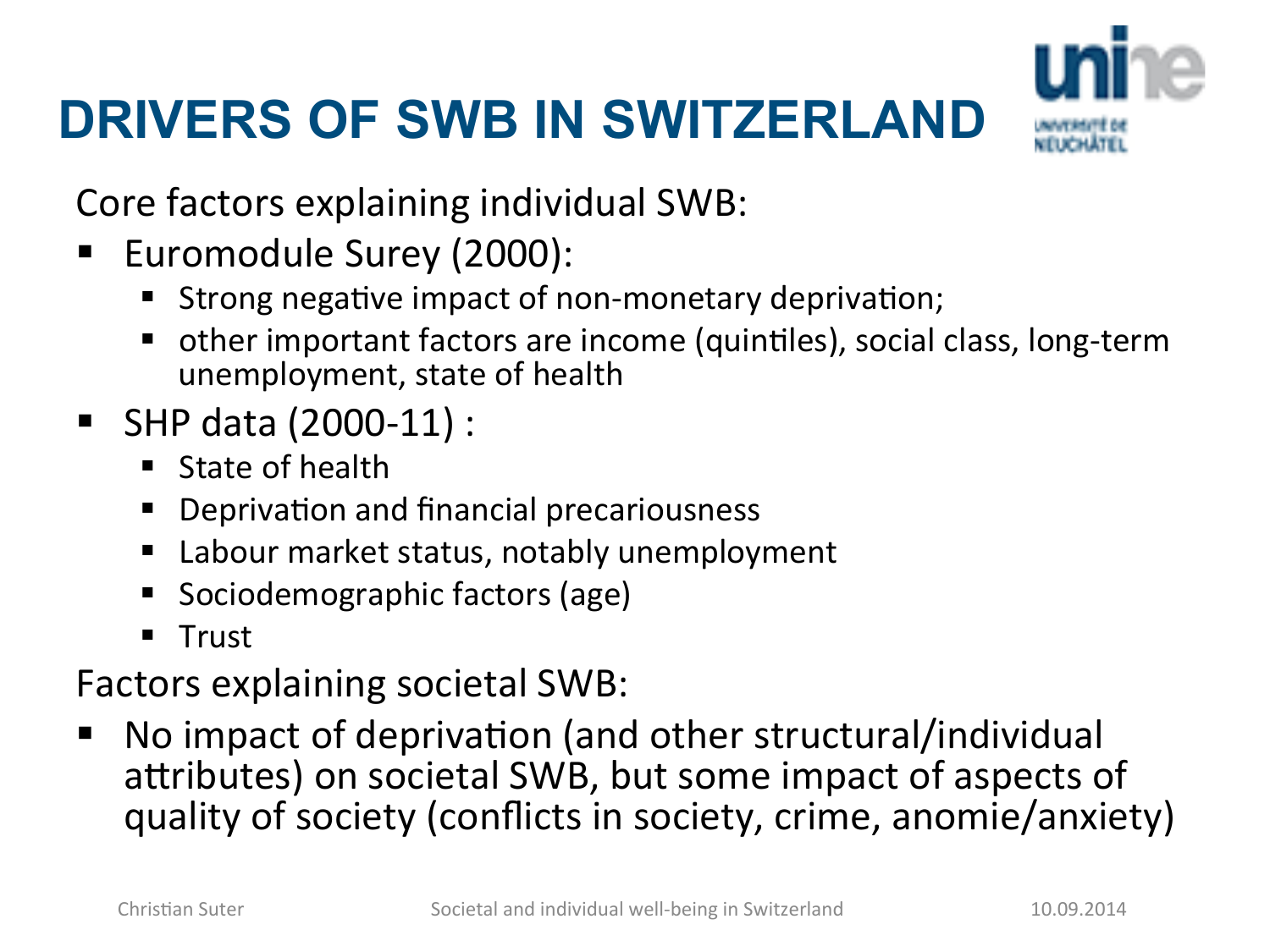

#### **INDIV. SWB FOR 1ST & 5TH QUINTILES**

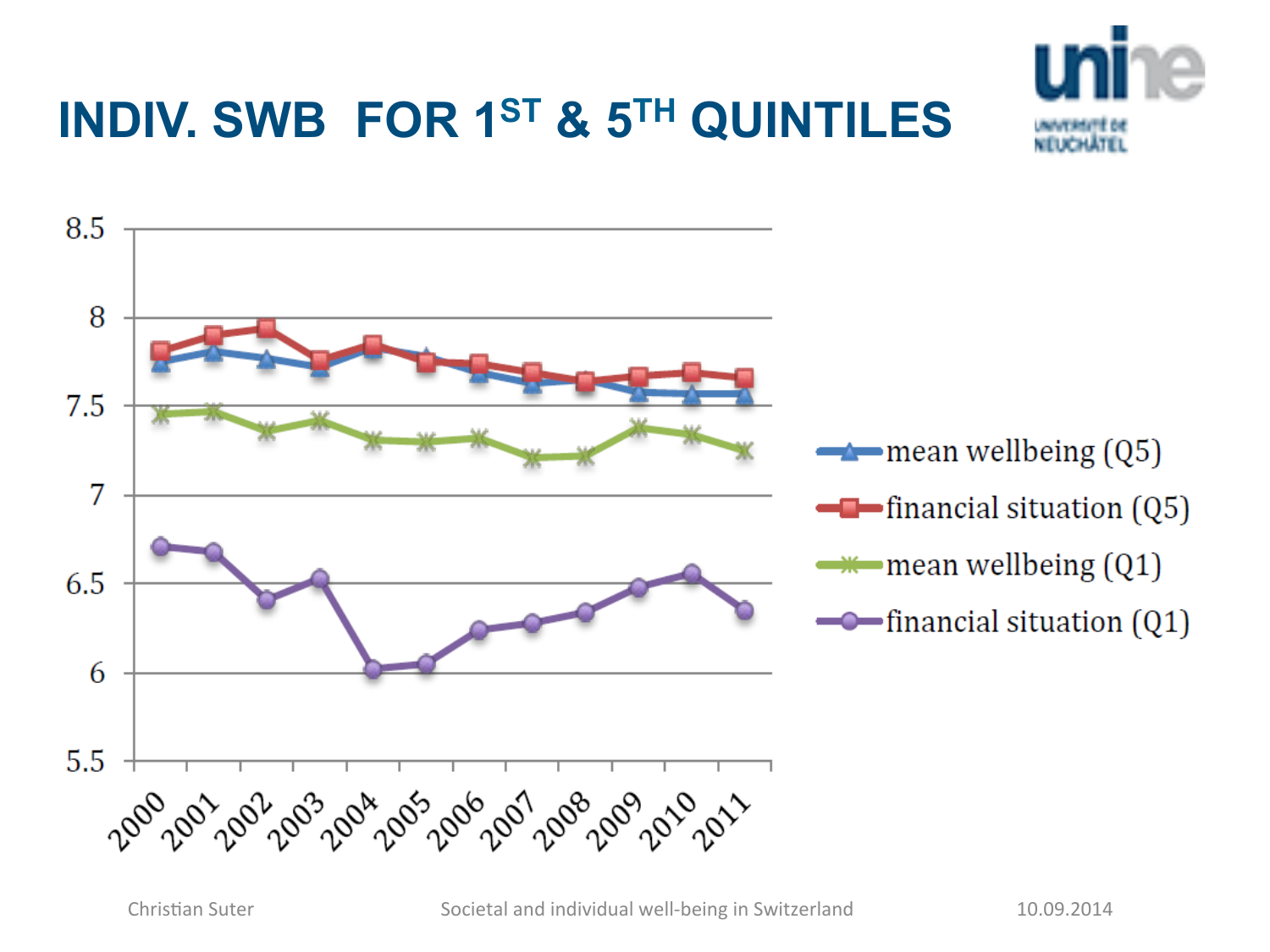

#### **LIFE SATISFACTION AND POVERTY**

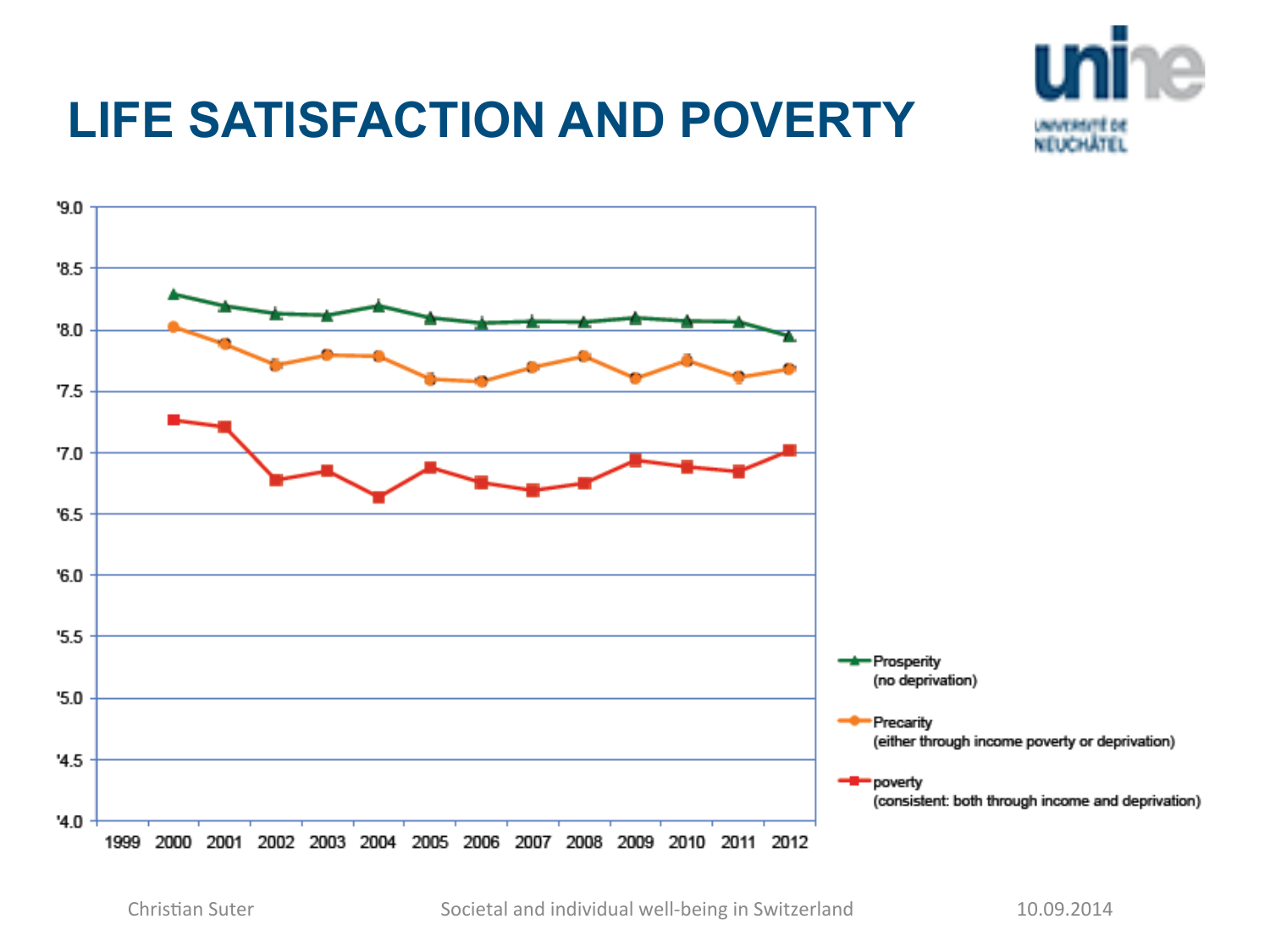

- § Freedom
- Social security and welfare state, solidarity
- Equity, fairness and social inequalities
- Trust in institutions (political trust)
- Social cohesion
- Public safety and public services
- Ecological sustainability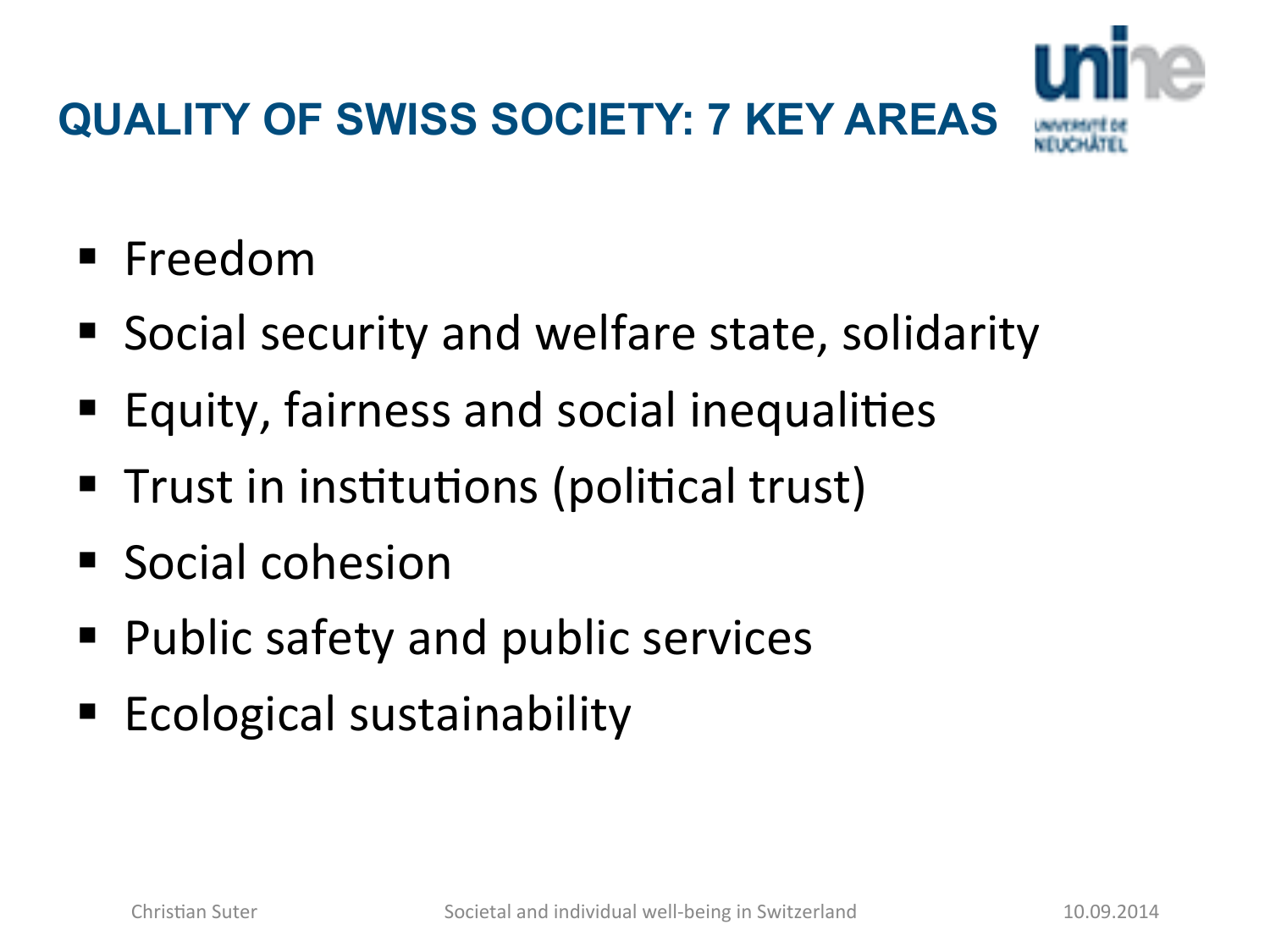#### **NUMBER OF POPULAR INITIATIVES (1960-2011)** NEUCHÂTEI

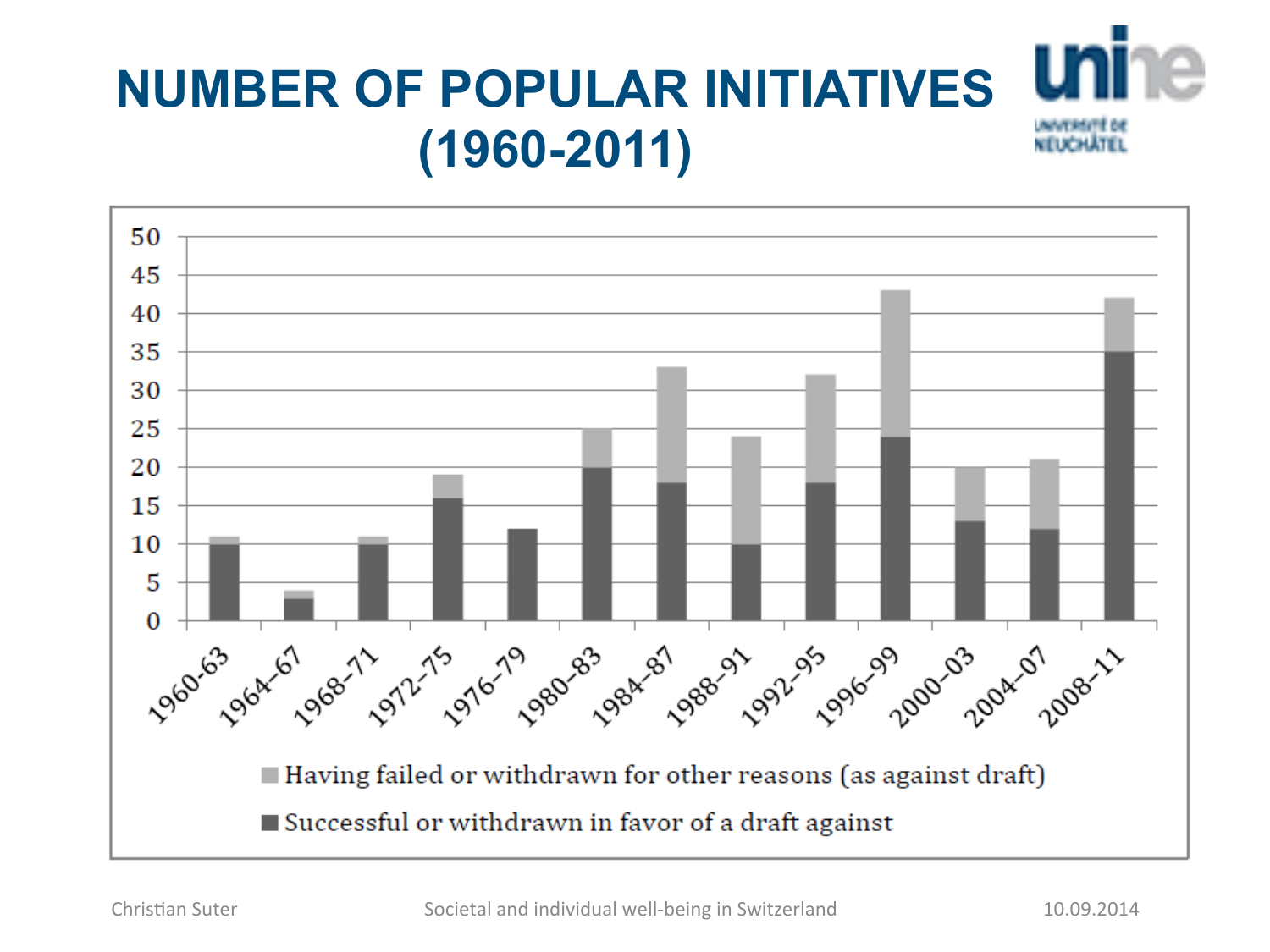#### **EVOLUTION OF WELFARE DEPENDENCY IN THE CITY OF ZURICH, 1946-2011** NEUCHÂTE

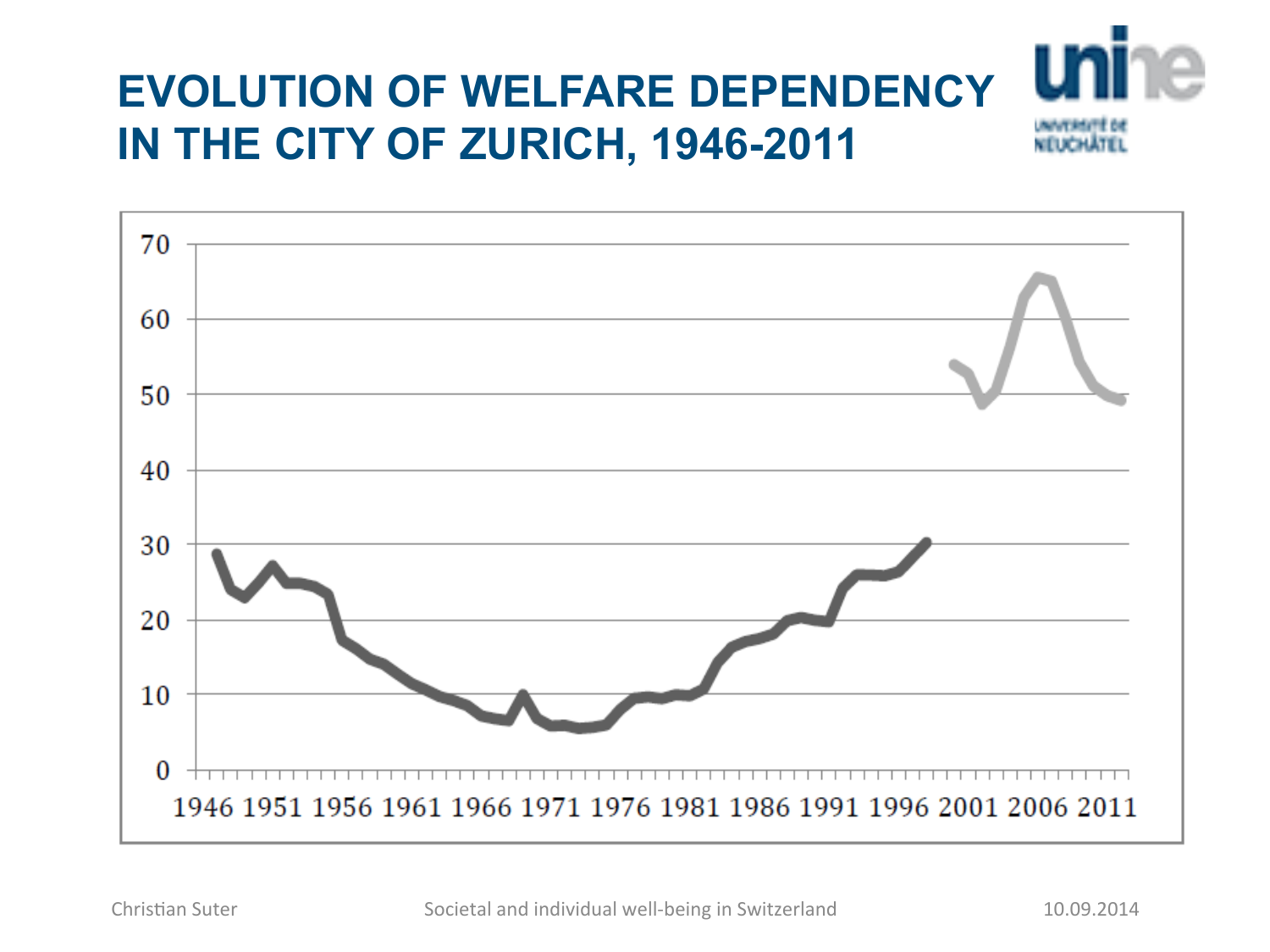## **GINI COEFFICIENT OF HOUSEHOLD EQUIVALISED INCOME, 1990-2012**



LNAVERHUTE OI NEUCHÂTEL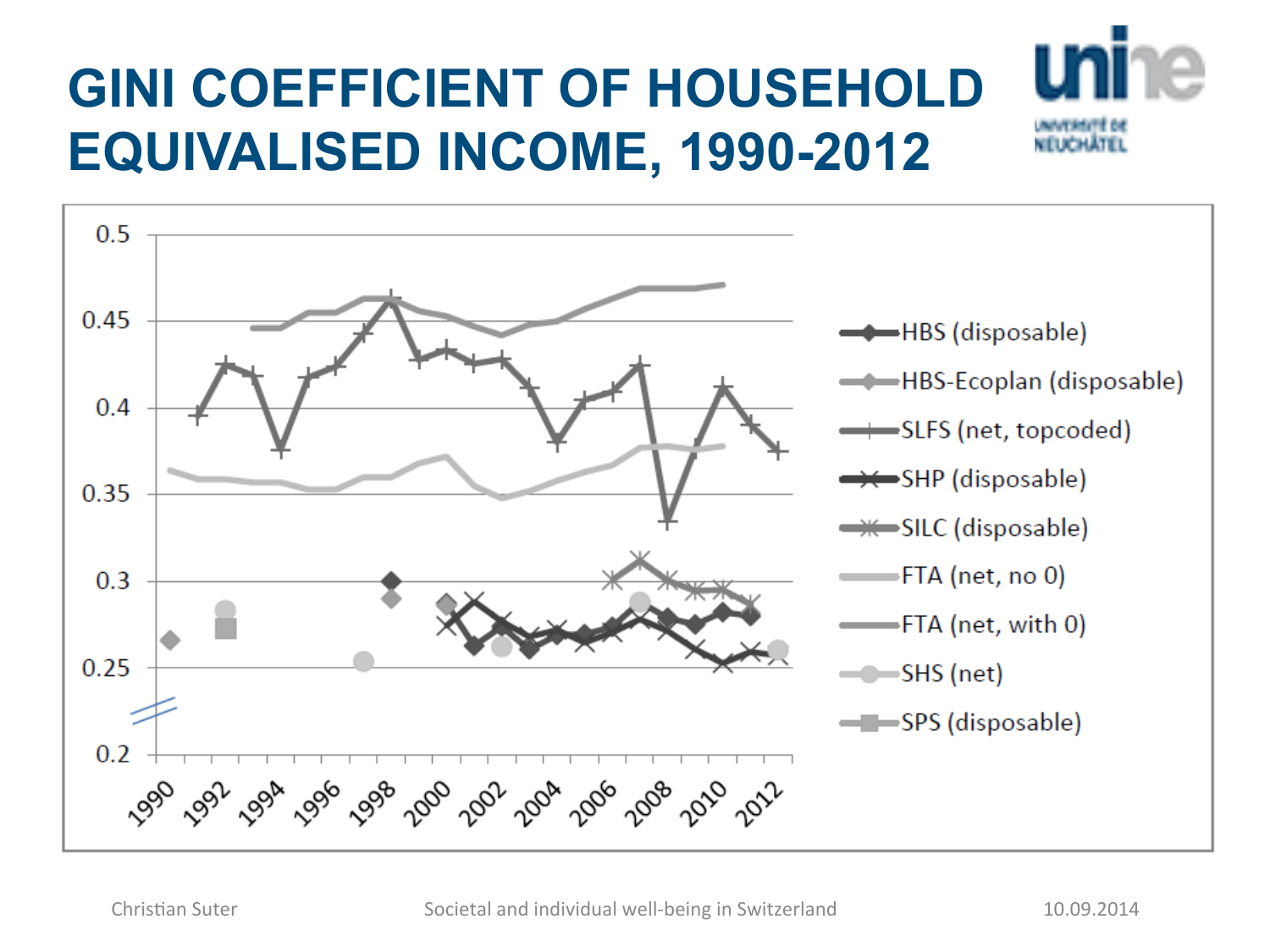#### **GINI COEFFICIENT OF INDIVIDUAL EARNINGS, 1990-2012** NEUCHÂTEI

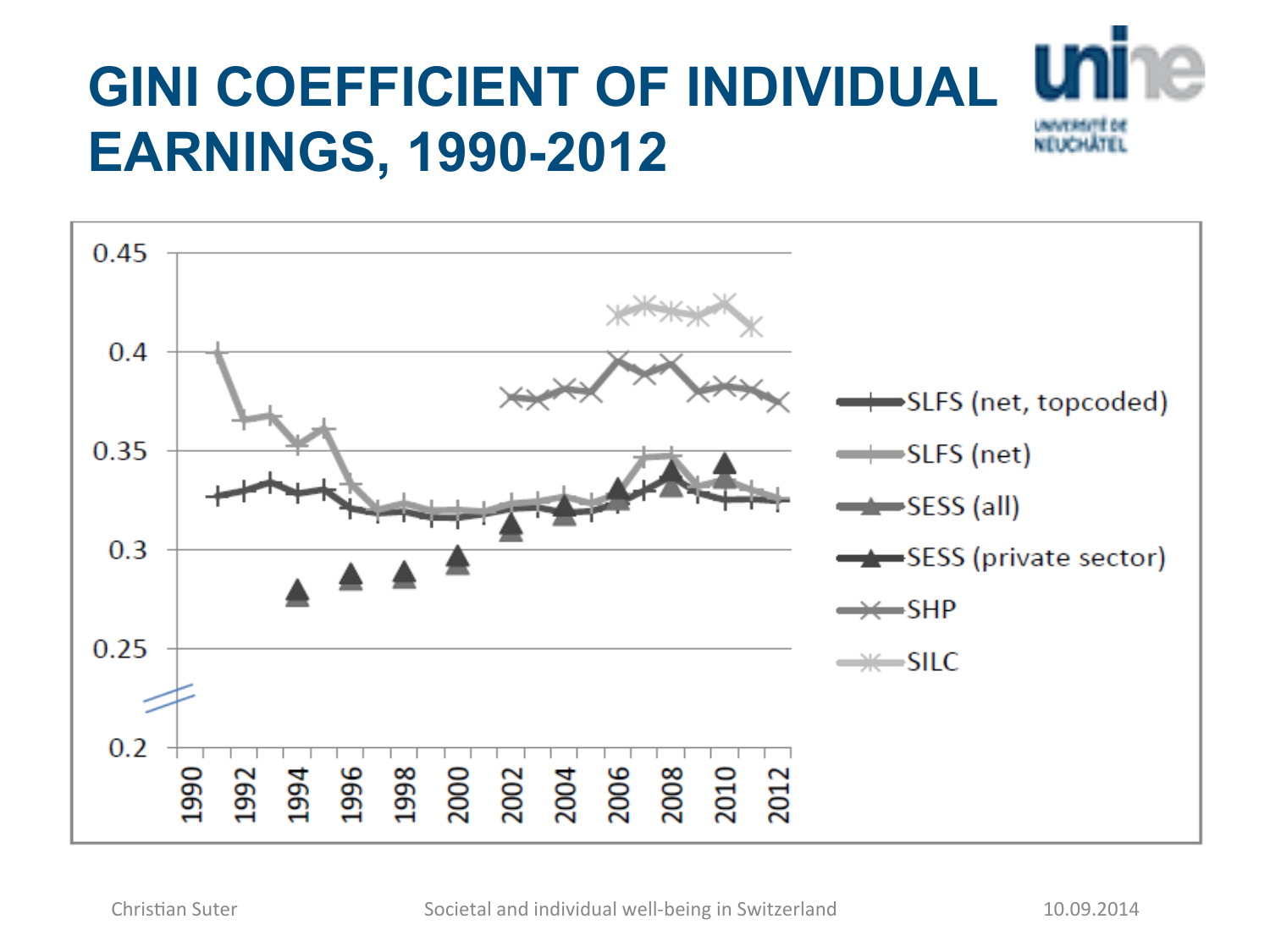#### **SQUARED COEFFICIENT OF VARIATION INVESTITÉ DI OF INDIVIDUAL EARNINGS, 1990-2012** NEUCHÂTEL

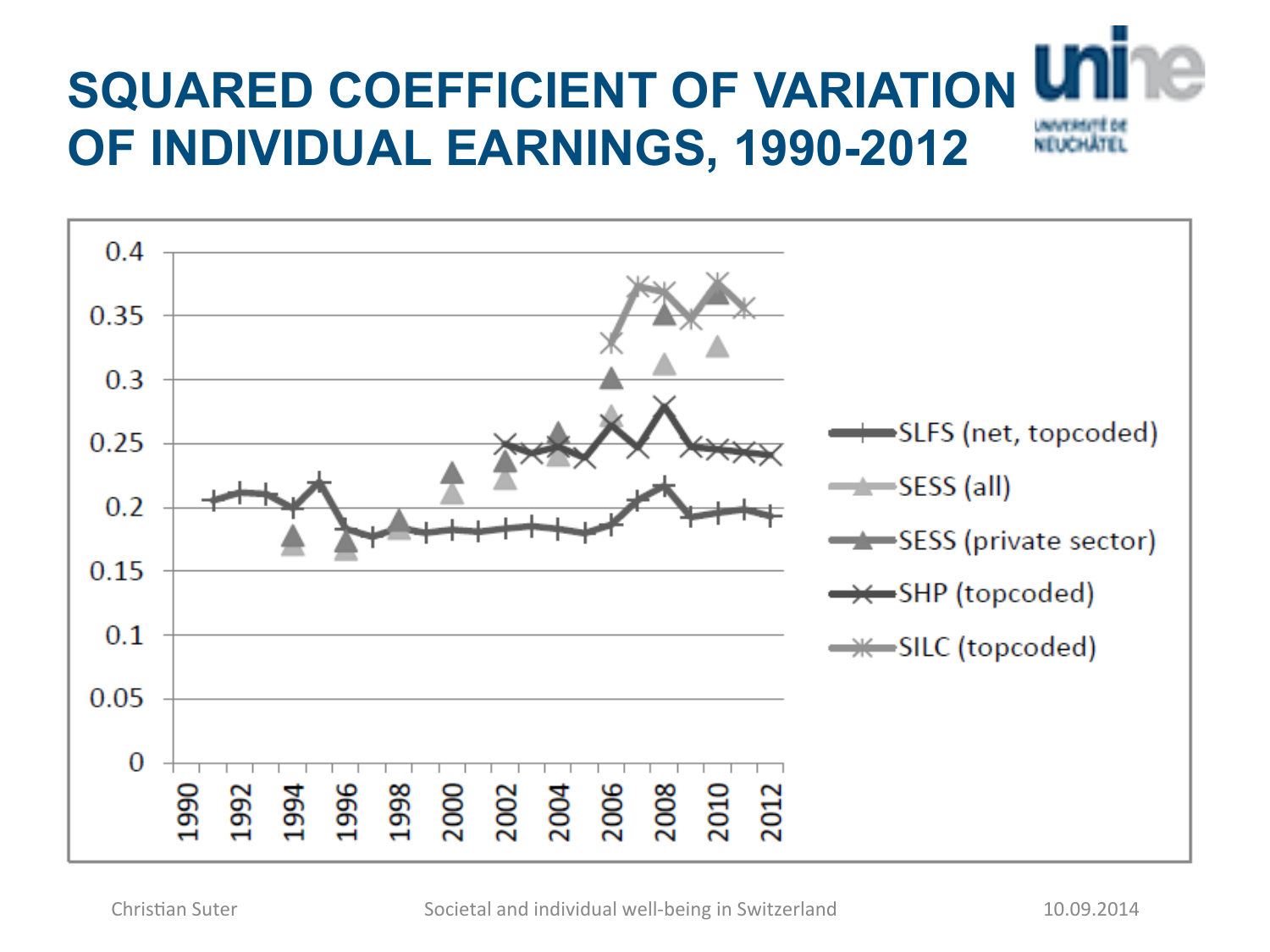### **INDIVIDUAL QUALITY OF LIFE AND SWB ACROSS LIFE DOMAINS**



- $\blacksquare$  Education
- Employment and work
- Income and poverty
- Housing
- § Health
- Leisure
- Political participation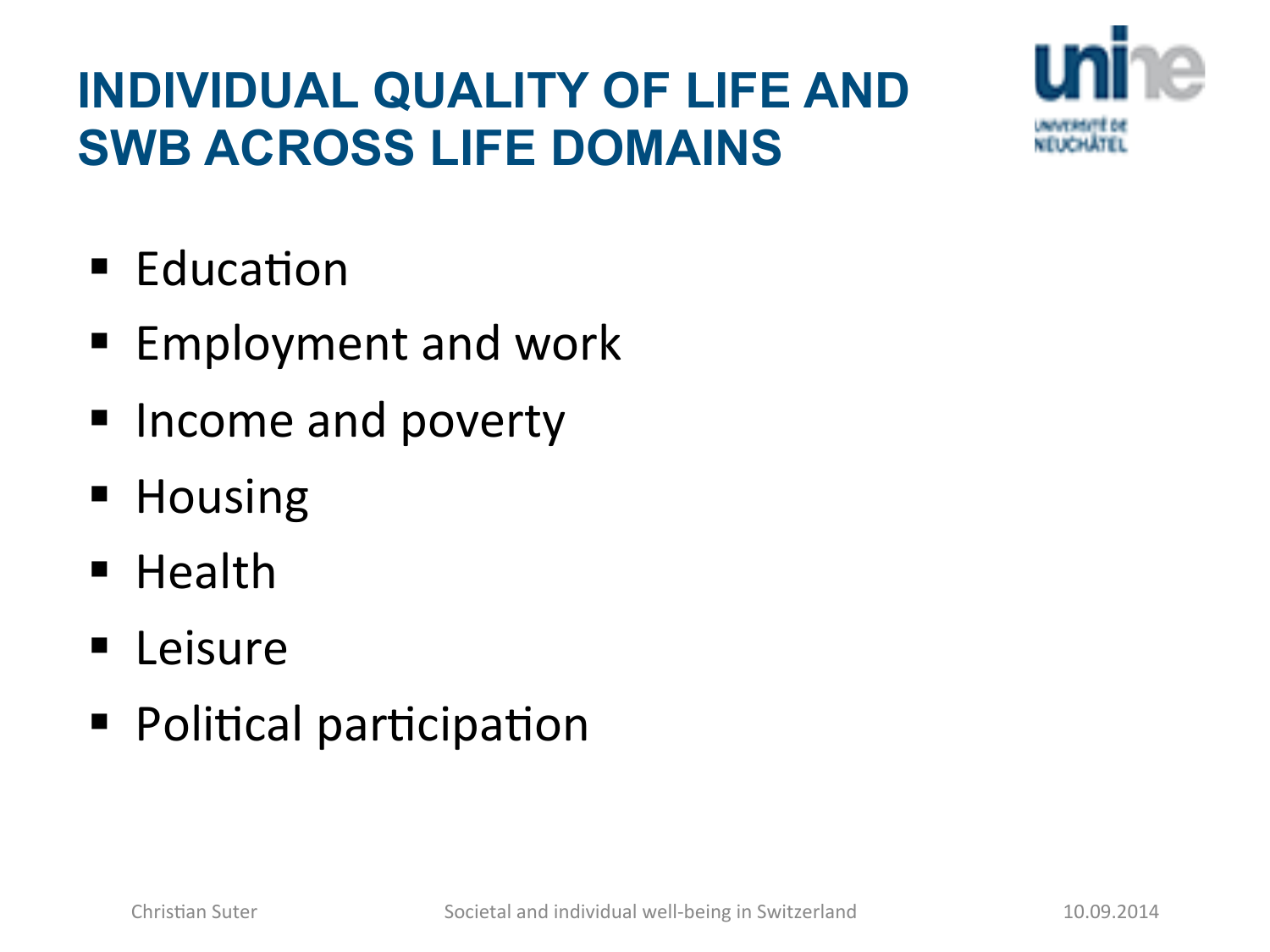#### **EMPLOYMENT RATE BY SEX AND AGE UNIVERSITÉ DE 1990 AND 2009** NEUCHÂTEI

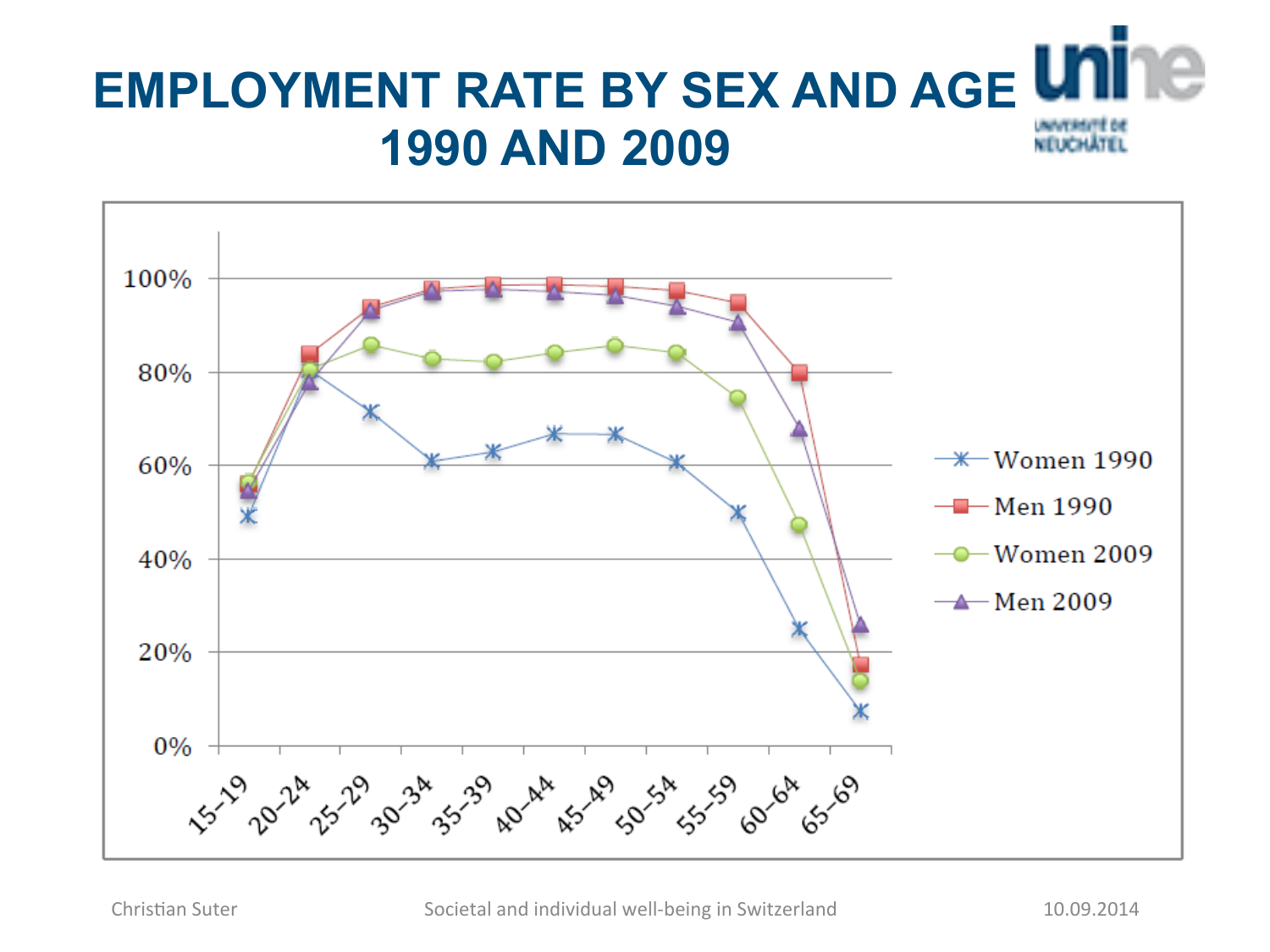## **UNEMPLOYMENT RATE 1929-2011**



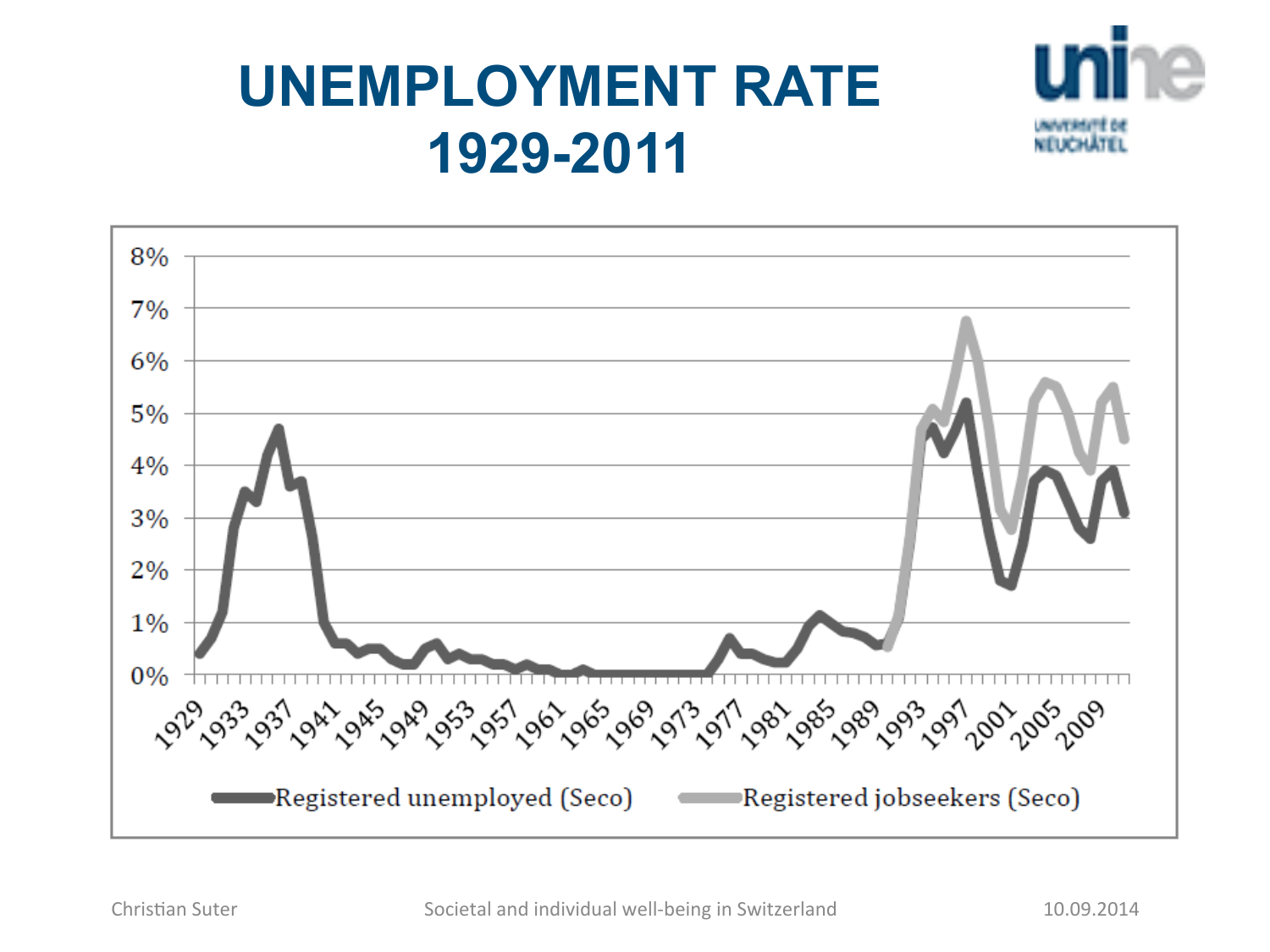

# **POVERTY RATES, 1992-2011**

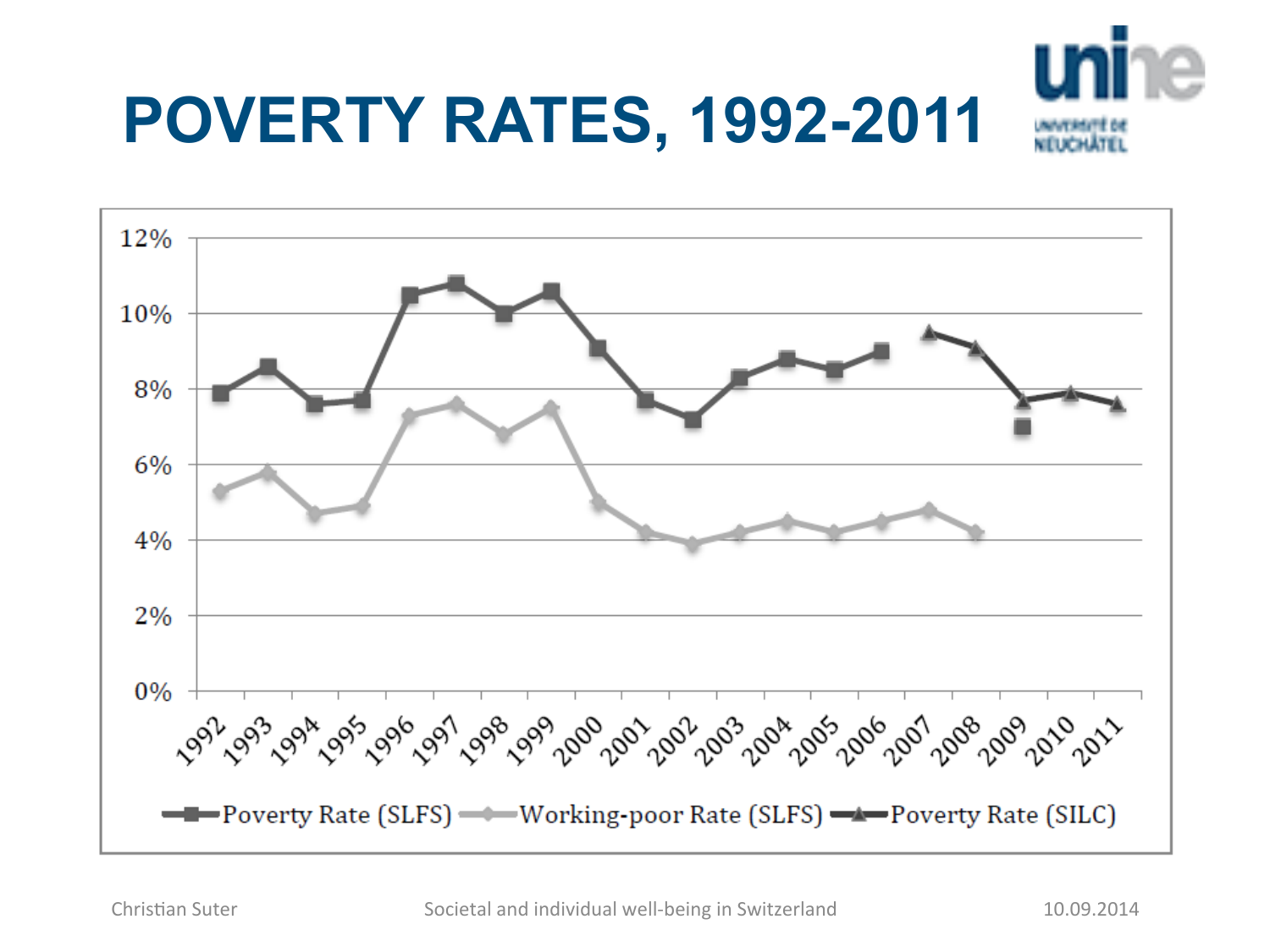## **PROPORTION OF POPULATION AFFECTED BY DEPRIVATION, 2000-2011 WEDGUTER**

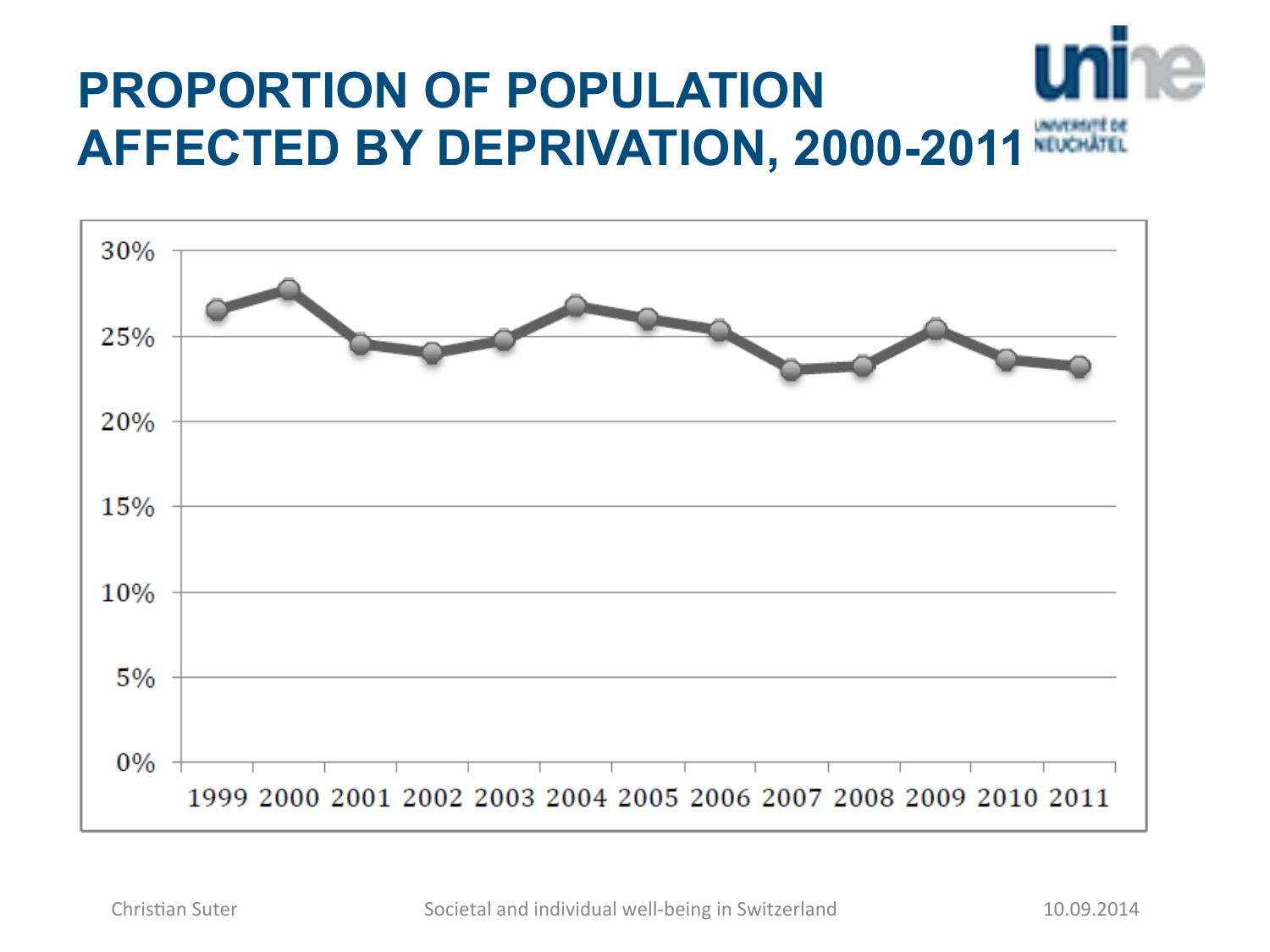#### **STYLIZED PATTERN OF LONG-TERM CHANGE OF SOCIETAL & INDIV. WB IN SWITZERLAND ACROSS LIFE DOMAINS SINCE THE MID-1960**

| Societal well-being                      |  | Individual well-being      |  |  |
|------------------------------------------|--|----------------------------|--|--|
| Freedom                                  |  | Education                  |  |  |
| Social security                          |  | Employment                 |  |  |
| Equity, fairness,<br>Social inequalities |  | Income                     |  |  |
|                                          |  | Poverty                    |  |  |
| Political trust                          |  | Housing                    |  |  |
| Social cohesion                          |  | Health                     |  |  |
| Public safety                            |  | Leisure                    |  |  |
| Sustainability                           |  | Political<br>participation |  |  |
|                                          |  | Subjective wellbeing       |  |  |
| Total                                    |  | Total                      |  |  |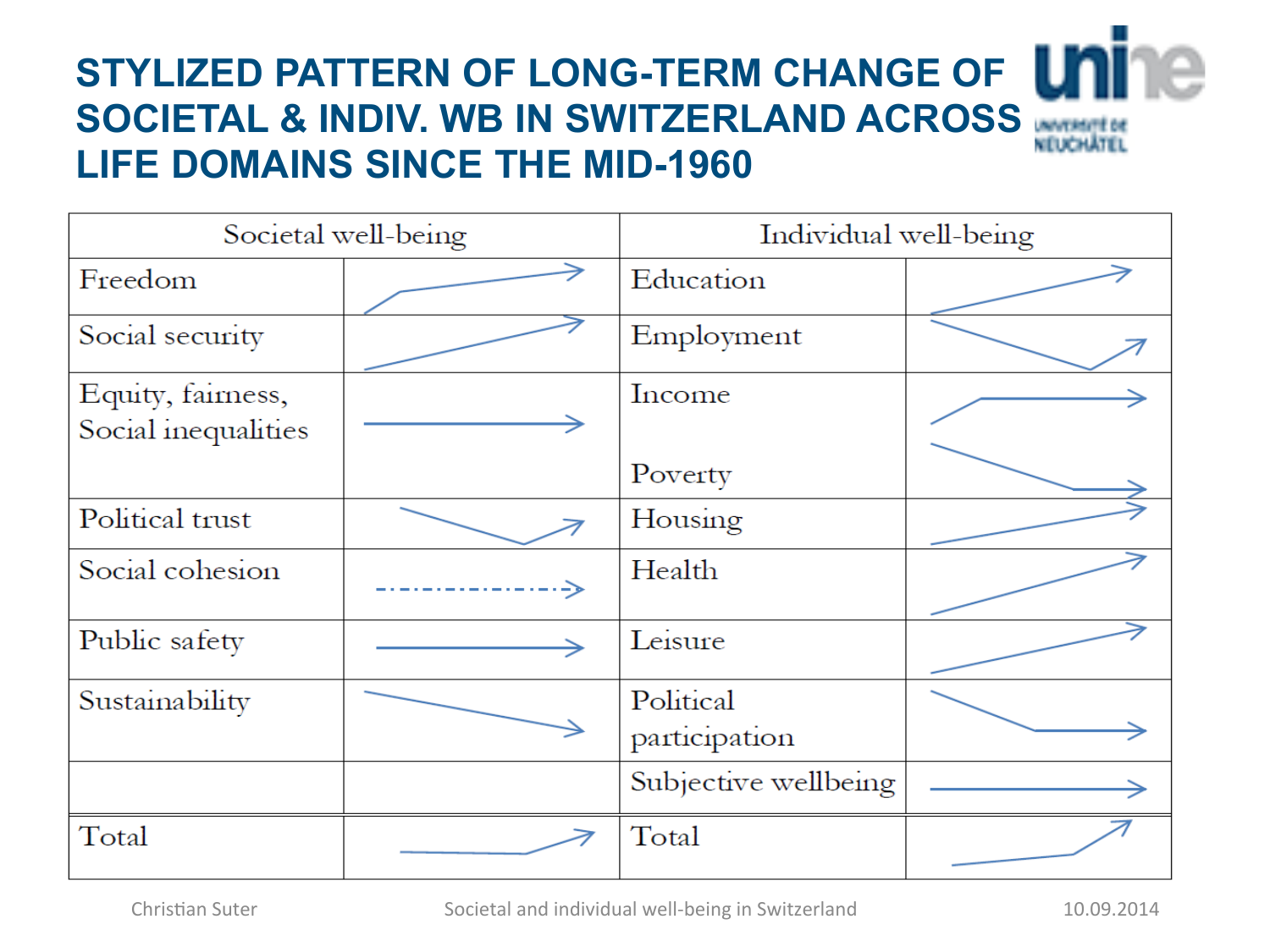# **CONCLUSION (1)**



- **Empirical evidence confirms the multidimensional nature** of quality of life and SWB in Switzerland, notably the two dimensions of individual and societal SWB.
- The drivers of individual Well-being are strongly related to relative income and deprivation, labor market integration and health, whereas societal factors (trust, conflicts in society) seem to be less important.
- Societal WB seem to be less associated with structural factors and objective living conditions, but more with subjective perceptions (notably of societal characteristics)
- Societal and individual WB have differently evolved over the past decades (life domains, population groups etc.).